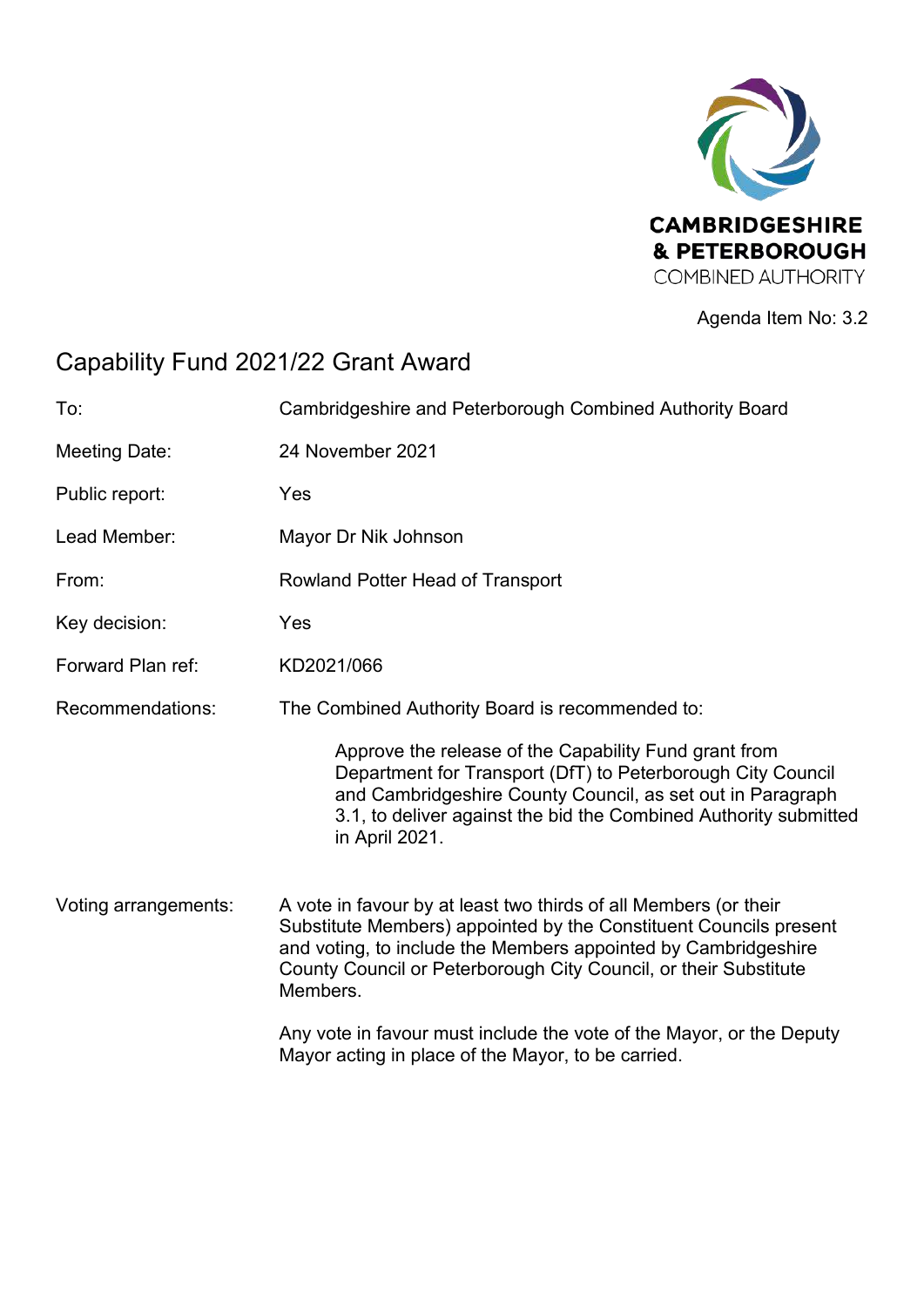# 1. Purpose

- 1.1 This paper is to advise the Board of the successful submission to the Department for Transport (DfT) Walking and Cycling team for funding from the Capability Fund to provide a continuation of active travel measures across the Cambridgeshire and Peterborough region.
- 1.2 To seek approval to transfer funds to Peterborough City Council and Cambridgeshire County Council in accordance with department for Transport allocation notice in background paper 7.2

#### 2. Background

2.1 Earlier this year the Combined Authority made a submission to the DfT on behalf of Peterborough City Council and Cambridgeshire County Council to request funding to deliver activities related to active travel improvements across the region these include:

| Peterborough City Council                                                                                                                                                                                                                                                                                                                                                                                                                                                                                                                                                                                                                                                                                                                                                                                                             | <b>Cambridgeshire County council</b>                                                                                                                                                                                                                                                                                                                                                      |
|---------------------------------------------------------------------------------------------------------------------------------------------------------------------------------------------------------------------------------------------------------------------------------------------------------------------------------------------------------------------------------------------------------------------------------------------------------------------------------------------------------------------------------------------------------------------------------------------------------------------------------------------------------------------------------------------------------------------------------------------------------------------------------------------------------------------------------------|-------------------------------------------------------------------------------------------------------------------------------------------------------------------------------------------------------------------------------------------------------------------------------------------------------------------------------------------------------------------------------------------|
| Peterborough - Bike It<br>$\bullet$<br>$\circ$ Child cycle training<br>Adult cycle training<br>$\circ$<br>$\circ$ Cycle maintenance training<br>Workplace travel planning<br>٠<br>School travel planning<br>$\bullet$<br>Peterborough Sustainability and<br>$\bullet$<br>Transformation Plan (STP) &<br>Modeshift<br>Personalised travel planning<br>$\bullet$<br>Workplace travel challenge<br>$\bullet$<br>School travel challenge<br>Led walks<br>Led cycles<br>$\bullet$<br>Cycle security measures<br>$\bullet$<br>Community active travel events<br>Active travel marketing/comms<br>activities<br><b>School streets</b><br>$\bullet$<br>Scheme planning<br>$\bullet$<br>Network design<br>$\bullet$<br>Scheme design<br>٠<br>Public engagement/ consultation<br>$\bullet$<br>Data & evidence collection/<br>modelling/research | Workplace travel planning<br>$\bullet$<br>School travel planning<br>$\bullet$<br>School travel challenge<br>$\bullet$<br>Active travel marketing/ comms<br>activities<br><b>Update Cycle Maps</b><br>Scheme planning<br>$\bullet$<br>Scheme design<br>$\bullet$<br>Data & evidence collection/<br>$\bullet$<br>modelling/research<br>Fenland to Peterborough National<br>Cycle Network 63 |

2.2 There was some uncertainty as to the future funding provision to Cambridgeshire and Peterborough Combined Authority for active travel measures earlier in the year, following decisions taken by Peterborough City Council and Cambridgeshire County Council to remove interim solutions at Crescent Bridge, Peterborough and Mill Road, Cambridge.